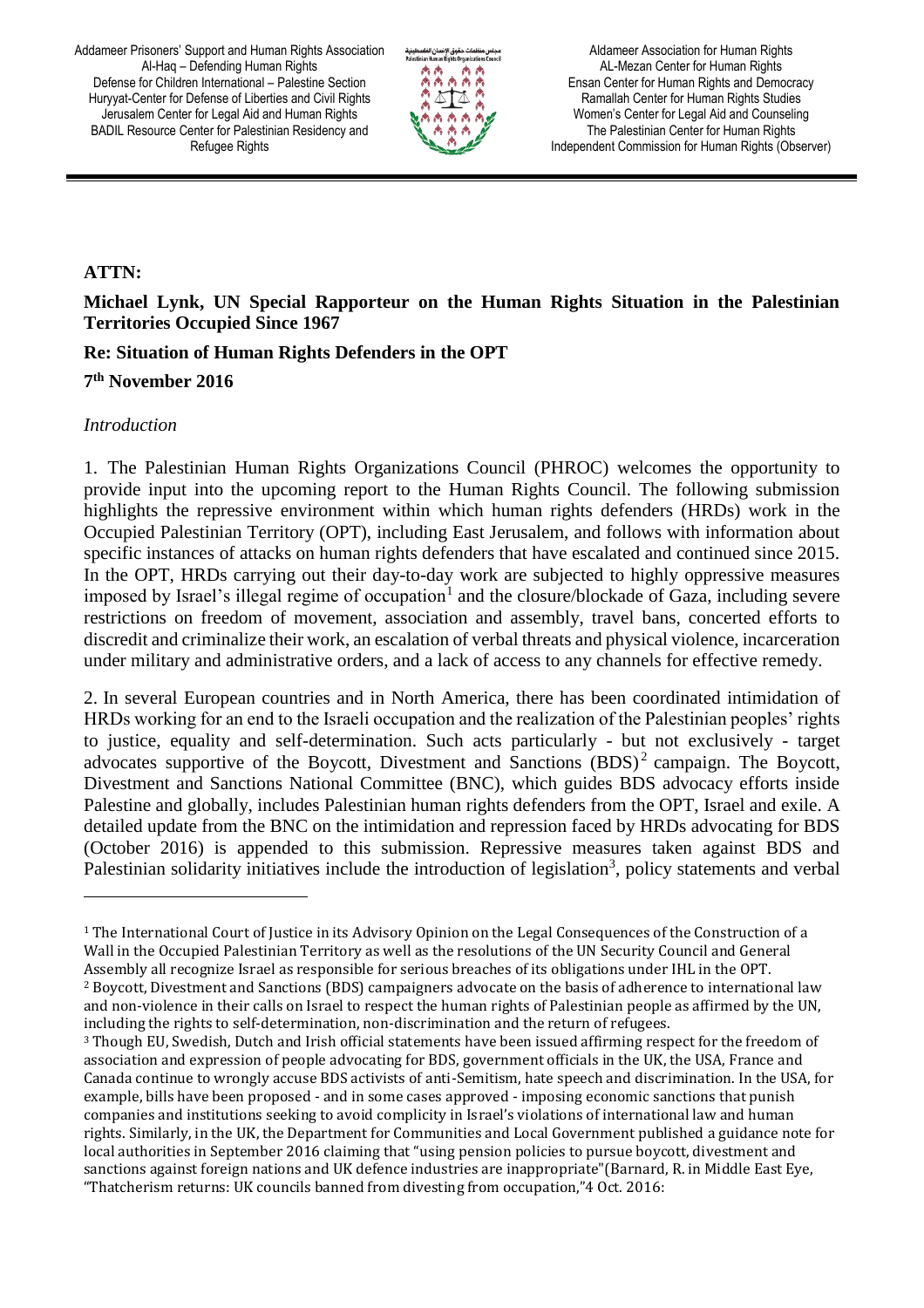$\overline{\phantom{a}}$ 



Aldameer Association for Human Rights AL-Mezan Center for Human Rights Ensan Center for Human Rights and Democracy Ramallah Center for Human Rights Studies Women's Center for Legal Aid and Counseling The Palestinian Center for Human Rights Independent Commission for Human Rights (Observer)

threats issued by state authorities as well as lawsuits and arbitrary closures of bank accounts<sup>4</sup> held by Palestinian diaspora and solidarity groups abroad. These targeted measures undermine the rights of civil society actors in these countries to freedom of expression, assembly and association, while also contributing to constraints on HRDs in the OPT. This effort can be largely attributed to actions taken by the Israeli Ministry of Strategic Affairs along with the Israeli Ministry of Foreign Affairs and its affiliated embassies and consulates. These institutions work within the jurisdictions of third-party states to finance and operate taskforces and organizations registered as charities, intimidating HRDs who explicitly advocate support for Palestinian peoples' popular demands.

#### *Palestinian Human Rights Defenders and the Discriminatory Administration of Justice in the OPT (not including East Jerusalem)*

3. As noted by the UNHRC Independent International Fact-Finding Mission on the Israeli Settlements in 2013, "Palestinians in the Occupied Palestinian Territory endure a discriminatory application of a military court system that does not comply with international standards of fair trial and administration of justice"<sup>5</sup>. The manner in which Israel has defined and imposed the jurisdiction of its military courts upon the rest of the OPT since 1967, including in areas that are supposed to be fully administered by the Palestinian Authority as per the Oslo Accords is in direct contravention of the Hague Conventions and Geneva Conventions.<sup>6</sup> Some of the main barriers to accessing justice introduced in recent years by the occupation forces in the OPT that are relevant to human rights defenders and the people with whom they work include the following:

(a) Amendment No. 8 to the Israeli Torts (State Liability) law: Passed into law in 2012, this amendment gives courts the power to dismiss civil cases at the preliminary stage, without hearing witnesses or considering evidence, if the damage (injury, death or property damage) for which the claim was submitted occurred as a result of Israeli military 'combat action' (widely defined);

(b) Onerous guarantees required: In order to open a case in the Israeli court system, Palestinians are required to pay heavy fees (for example, estimated on average in Gaza to be US \$5000 per

<sup>&</sup>lt;www.middleeasteye.net/columns/thatcherism-returns-uk-government-s-ban-divestment-758302181>.) For more details see appended: BDS National Committee, Update (Summer – Autumn 2016): *Intimidation and Repression of the Right to Boycott and of Human Rights Defenders Advocating for BDS*, October 2016.

<sup>4</sup> Groups supportive of Palestinian human rights and the BDS campaign in Austria, France, Germany, the UK and elsewhere in Europe, including BDS Austria, BDS France, the Irish Palestine Solidarity Committee, and the UK Palestine Solidarity Campaign have all been subject to bank closures over the past six months. For more details: BDS National Committee, Update (Summer – Autumn 2016): *Intimidation and Repression of the Right to Boycott and of Human Rights Defenders Advocating for BDS*, October 2016.

<sup>5</sup> UN Human Rights Council, "*Report of the independent international fact-finding mission to investigate the implications of the Israeli settlements on the civil, political, economic, social and cultural rights of the Palestinian people throughout the Occupied Palestinian Territory, including East Jerusalem*, UNHRC 22nd Session, Agenda Item 7 (7 February 2013). Online: <http://www.ohchr.org/Documents/HRBodies/HRCouncil/RegularSession/Session22/A-HRC-22-63\_en.pdf>.

<sup>6</sup> Al Haq, *Legitimising the Illegitimate*, 2010. Online: http://www.alhaq.org/publications/publicationsindex/item/legitimising-the-illegitimate>.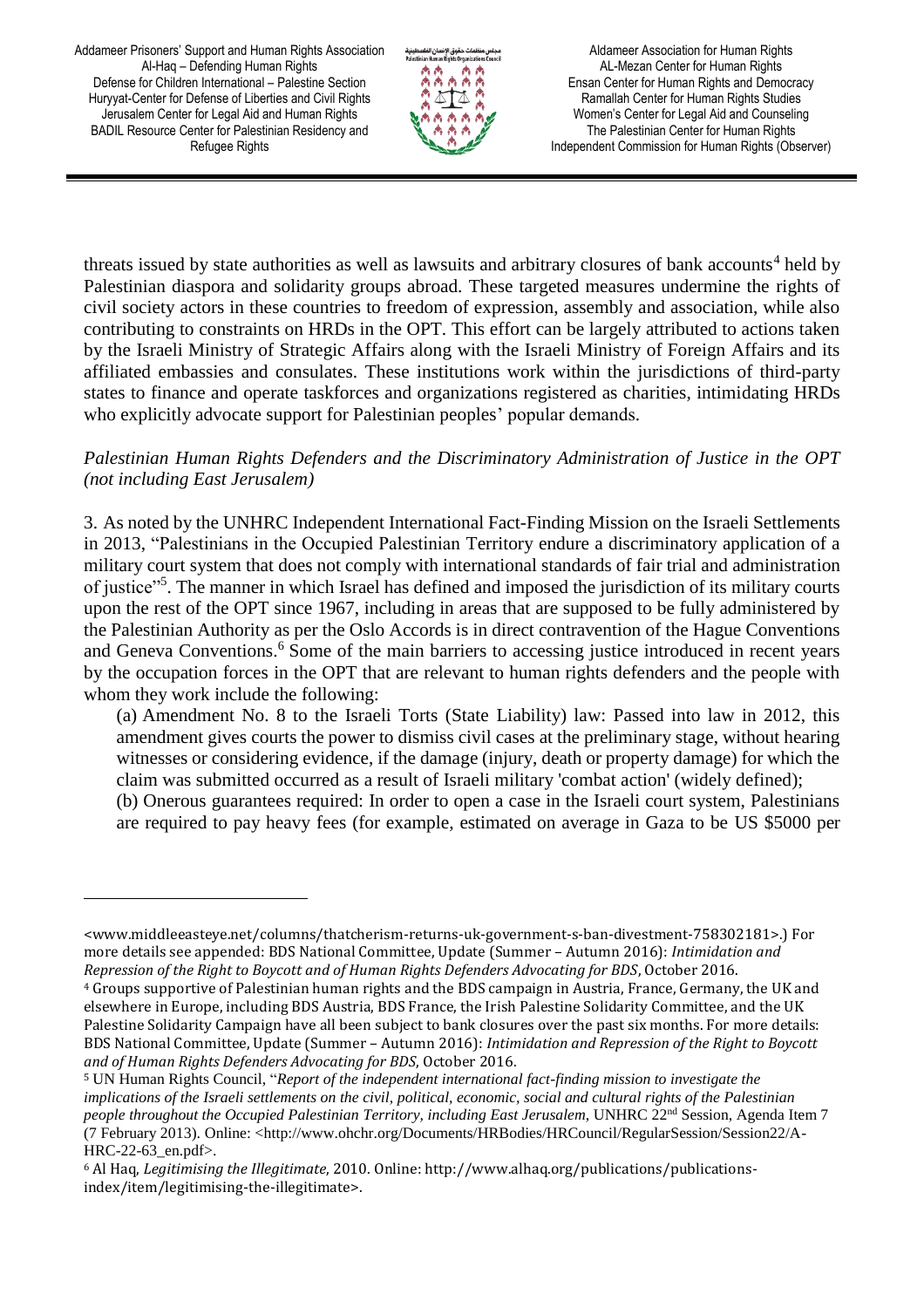

Aldameer Association for Human Rights AL-Mezan Center for Human Rights Ensan Center for Human Rights and Democracy Ramallah Center for Human Rights Studies Women's Center for Legal Aid and Counseling The Palestinian Center for Human Rights Independent Commission for Human Rights (Observer)

case, as documented by Al Mezan Center for Human Rights in 2015) to 'off-set' defense charges for the Israeli state;<sup>7</sup>

(c) Tightening restrictions on freedom of movement: Israeli lawyers hired by Palestinians (especially in cases from Gaza), cannot meet their clients in person, verify relevant evidence or collect witness statements, while Palestinians (most particularly, those living in Gaza) have no opportunity to attend their court hearings in Israel;

(d) Denial of the opening of criminal investigations into the killing, injury or damages suffered by Palestinian civilians in Gaza: Due to restrictive policies imposed by the Military Advocate General (since 2000), Palestinians in Gaza, whose family members are killed, injured, or have had their property damaged or destroyed through Israeli military actions, are not granted the right to seek a criminal investigation to hold responsible actors and appropriate authorities accountable.

4. Israeli settlers are not subject to the military laws applied to Palestinians, instead being governed by Israeli civil law. Palestinians are consequently not only subjected to discriminatory indictments and legal proceedings, but also under this system, are effectively denied access to due process and fair trials. Examples of differential treatment under Israeli law include the following:

(a) Imposition of detention without charge and administrative detention terms for longer time periods;

(b) Extended time-lines for drawing out trial hearings; and

(c) Imposition of heavier minimum and maximum sentences, for example in cases of stone throwing. Setting minimum sentences (one-fifth of a maximum sentence) has specific impacts on Palestinian youth because judges systematically use discretion in cases concerning Palestinian children as young as 12 years old, asserting that in such cases, the court is not bound by provisions of the Israeli Youth Law (which is explicitly meant to protect minors from customary sentencing and uphold provisions in the UN Convention on the Rights of the Child and does apply to Israeli youth and children).<sup>8</sup>

## *Charges Imposed on Palestinian Human Rights Defenders in the OPT, including East Jerusalem*

5. Palestinian rights advocates find themselves accused by the occupying forces of violating military orders which criminalize a broad range of activities, including organizing and participating in gatherings - such as protests, assemblies or vigils - waving flags and other political symbols, printing and/ or distributing of material considered political, 'influencing public opinion' (considered by the

l

<sup>7</sup> Al Mezan Center for Human Rights, "Update: No Reparations in Israel for Palestinians: How Israels Amendment No. 8 Leaves No Room for Recourse" (December 2015). Online:

<sup>&</sup>lt;http://mezan.org/en/uploads/files/1456314749526.pdf>.

<sup>8</sup> See for example, Defense for Children International Palestine: "East Jerusalem teens hit with harsh sentences for throwing stones" (20 July 2016). Online: <http://www.dci-

palestine.org/east\_jerusalem\_teens\_hit\_with\_harsh\_sentences\_for\_throwing\_stones>.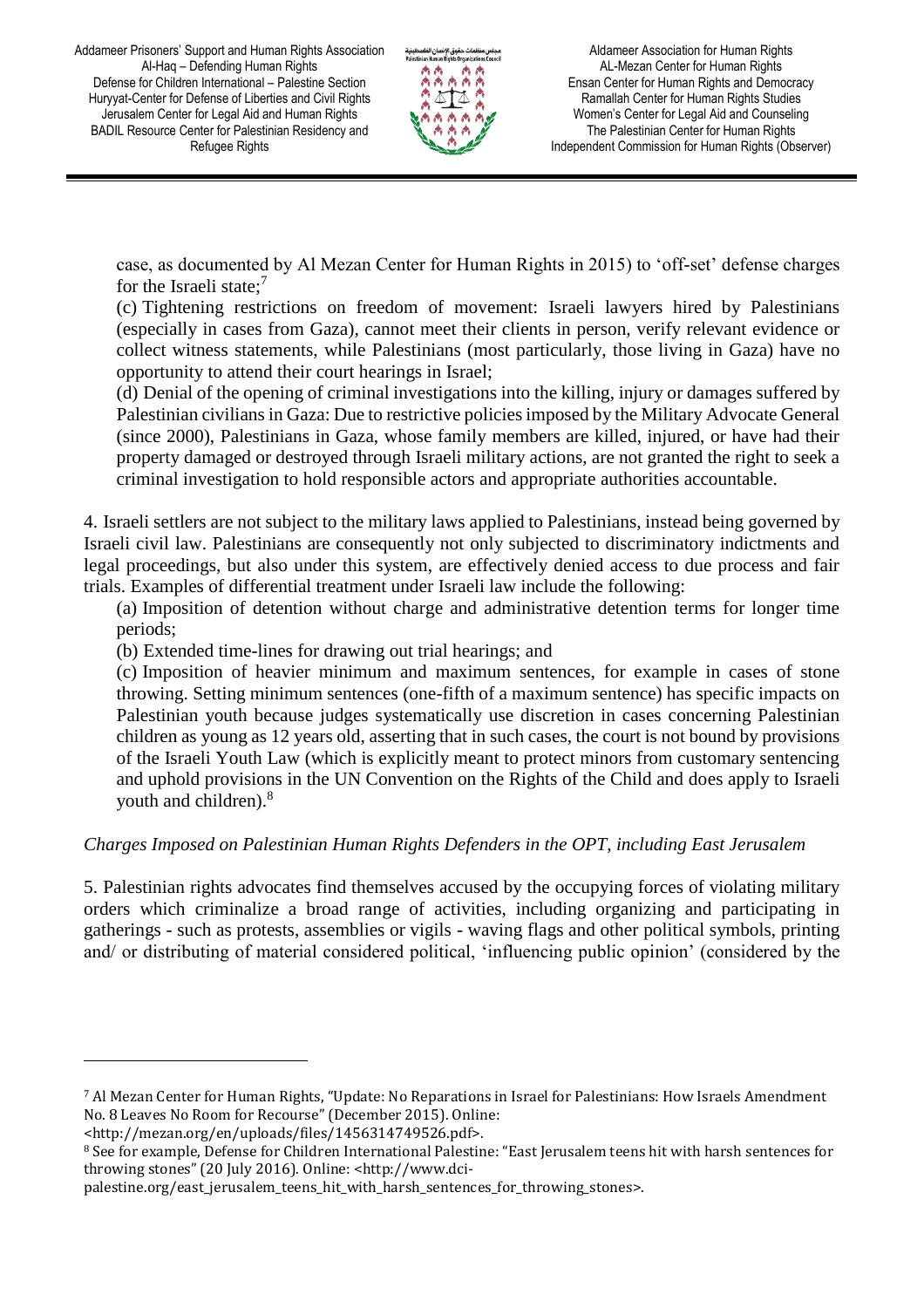

Aldameer Association for Human Rights AL-Mezan Center for Human Rights Ensan Center for Human Rights and Democracy Ramallah Center for Human Rights Studies Women's Center for Legal Aid and Counseling The Palestinian Center for Human Rights Independent Commission for Human Rights (Observer)

occupying forces as "political incitement"), and demonstrating 'sympathy' for any organization that is deemed illegal under Israel's military orders.<sup>9</sup>

6. In July 2016, the Israeli parliament adopted the NGO Transparency Law, which imposes intrusive public reporting requirements on NGOs (including in occupied East Jerusalem) receiving foreign funds and strict sanctions for non-compliance. Notably, organizations affiliated with the World Zionist Organization and Jewish Agency are exempted from these restrictive regulations. The law is expected to have severe repercussions on NGOs in Israel and occupied East Jerusalem that are critical of government policies that violate IHL and Palestinian human rights.<sup>10</sup> As a result, in June 2016 (prior to the law being passed) three UN Special Rapporteurs (on the situation of human rights defenders, the rights to freedom of peaceful assembly and of association, and on the promotion and protection of the right to freedom of opinion and expression) issued a joint statement to the Israeli parliament, calling on it to refrain from adopting the  $law$ .<sup>11</sup>

*7.* Field researchers and staff of civil society groups, legal advocates, staff of international aid organizations, BDS campaigners, and members of the media have been subjected to harassment, intimidation, verbal threats, threatening emails and phone calls, arbitrary arrest and detention, imprisonment, injury and torture. While undertaking their day-to-day work, they are defending the human rights of the Palestinian people, as per the recognition provided in the *UN Declaration on the Right and Responsibility of Individuals, Groups and Organs of Society to Promote and Protect Universally Recognized Human Rights and Fundamental Freedoms.*

#### *Restrictions on Freedom of Association and Movement*

l

8. In direct contravention of the *UN Declaration on the Right and Responsibility of Individuals, Groups and Organs of Society to Promote and Protect Universally Recognized Human Rights and Fundamental Freedoms* Articles 5, 6 and 11, Palestinian human rights defenders - especially in Gaza due to the closure/blockade - experience specific constraints in carrying out their work due to the particular nature of restrictions on freedom of movement and on their activities to know, seek, obtain, receive, publish as well as disseminate information about human rights violations.

9. Freedom of movement is hindered by physical barriers, including checkpoints, roadblocks and the Annexation Wall, and bureaucratic barriers imposed by Israeli authorities through restrictive residency permits as well as the lack of independent international borders. This situation is most severe in Gaza, where Israel imposes a land, sea and air blockade. As a result, Palestinians living in Gaza, including

<http://www.addameer.org/israeli\_military\_judicial\_system/military\_courts>.

<sup>9</sup> For specific details, see for example, Addameer's online resource on "Military Courts":

<sup>&</sup>lt;sup>10</sup> This law cannot be read in isolation, but must be seen in the context of other legislation adopted that restricts the work of organizations within Israel that are supportive of the defense of Palestinian human rights and an end to the occupation, including the Defense (Emergency) Regulations (1945), the Nakba Law (2011) and the Anti-Boycott Law (2011).

<sup>11</sup> UN Office of the High Commissioner of Human Rights, "Israel: UN experts urge Knesset not to adopt pending legislation that could target critical NGOs" (24 June 2016). Online:

<sup>&</sup>lt;http://www.ohchr.org/EN/NewsEvents/Pages/DisplayNews.aspx?NewsID=20177&LangID=E>.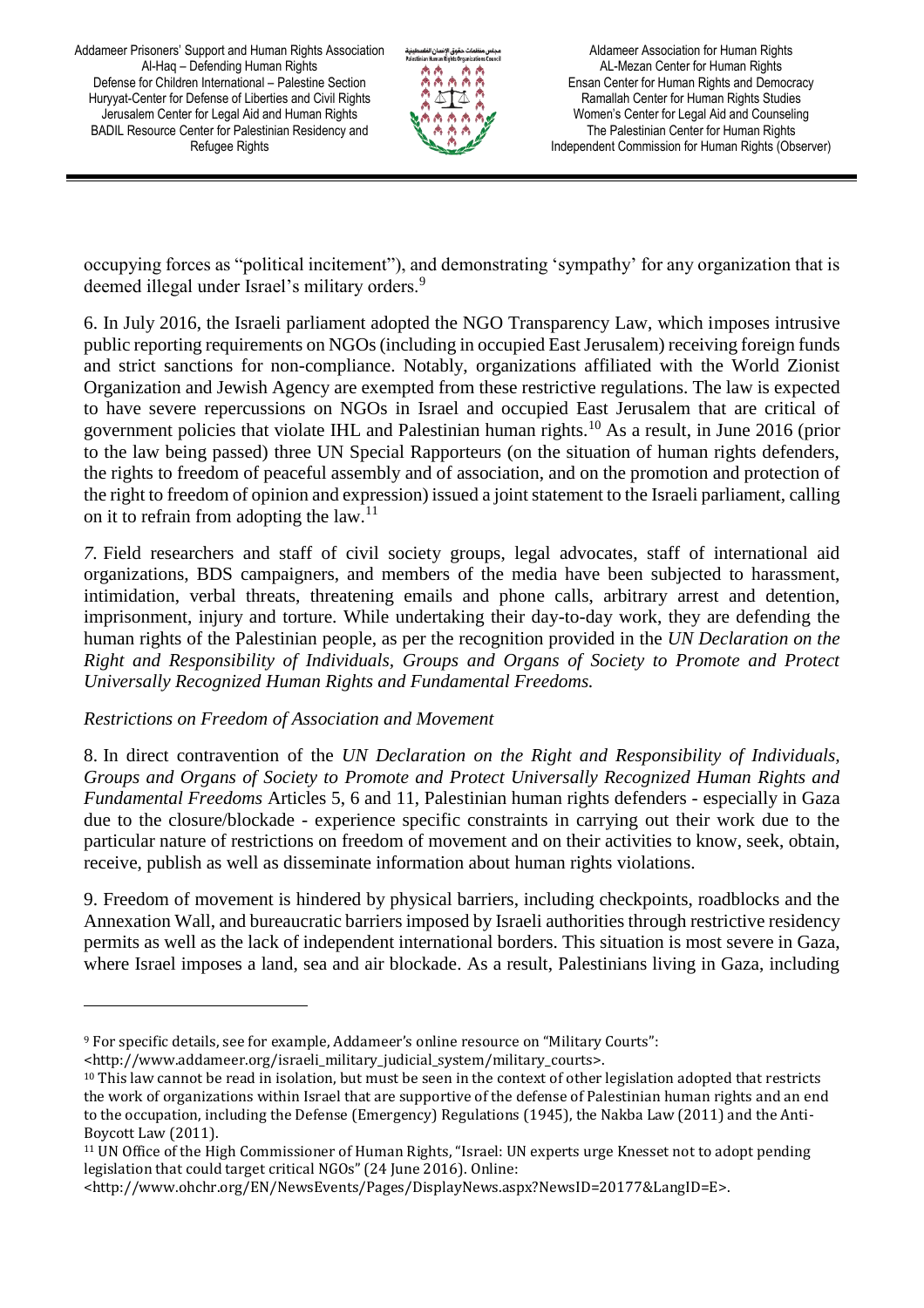

Aldameer Association for Human Rights AL-Mezan Center for Human Rights Ensan Center for Human Rights and Democracy Ramallah Center for Human Rights Studies Women's Center for Legal Aid and Counseling The Palestinian Center for Human Rights Independent Commission for Human Rights (Observer)

human rights defenders, are required to apply for a permit to be allowed to exit, either to go abroad or to travel to the West Bank. Correspondingly, West Bank residents need permits to enter Gaza. In practice, such permits are rarely granted, with travel restrictions frequently applied by the occupying forces specifically on human rights advocates and staff working with civil society organizations (see below for specific examples of individuals subjected to such travel restrictions). This means that spokespeople and staff of human rights organizations are prohibited from freely moving between Gaza, Jerusalem and the West Bank, or going to UN and other international fora, substantively obstructing their work both inside and outside the country. In effect, these punitive restrictions amount to not only violations of internationally recognized rights enshrined in the International Covenant on Civil and Political Rights (Article 12), but also act as a form of collective punishment that violates rights to access and communicate in an unhindered way with international bodies (as per the *UN Declaration on the Right and Responsibility of Individuals, Groups and Organs of Society to Promote and Protect Universally Recognized Human Rights and Fundamental Freedoms* as well as the Optional Protocols to the *Convention on the Elimination of All Forms of Discrimination against Women*, the *Convention against Torture and other Cruel, Inhuman or Degrading Treatment or Punishment* and the *International Covenant on Economic, Social and Cultural Rights*).

10. In addition, freedom of association and peaceful assembly is constrained by the presence of the Israeli Occupation Forces (IOF) throughout the West Bank (including East Jerusalem). As documented by international organizations such as Amnesty International, as well as local human rights monitors and researchers, the IOF systematically uses arbitrary and excessive force against Palestinians who organize and participate in protests against the Annexation Wall and settlements. Organizers, lawyers, leaders of locally-formed Popular Committees, members of the media and prominent community members experience harassment, intimidation and physical violence from the IOF - and settlers, often in the presence of IOF - prior, during and after the events, as well as arrest. For example, Independent Commission for Human Rights chairperson and lawyer Farid Al-Atrash was arrested at a non-violent protest in Hebron in February 2016. On March  $1<sup>st</sup>$ , he was released on bail after being detained for 5 days, and charged with participating in an illegal demonstration and attacking soldiers.<sup>12</sup>

### *Specific Cases of Human Rights Violations of Palestinian NGO Staff and Field Researchers, BDS Activists and Media Workers*

11. Specific violations of the rights of staff working for Al-Haq, Al Mezan Center for Human Rights (Al Mezan), Addameer - Prisoner Support and Human Rights Association (Addameer) and the Women's Centre for Legal Aid and Counselling (WCLAC) have been recorded by these organizations and are outlined below. However, these cases are not isolated, instead standing as examples of the types of harassment and intimidation to which HRDs working in the OPT are systematically subjected.

12. Since September 2015, staff members of Al-Haq have been the subject of emails, phone calls and Facebook posts that seek to discredit and undermine their work, specifically in relation to advocacy at the International Criminal Court and on calling for international pressure to be applied on companies

 $\overline{\phantom{0}}$ 

<sup>12</sup> Urgent Appeal Concerning Human Rights Defenders Working on OPT and Israel (13 June 2016): <http://alhaq.org/images/stories/PDF/2012/Letter\_on\_HRDs\_pdf.pdf>.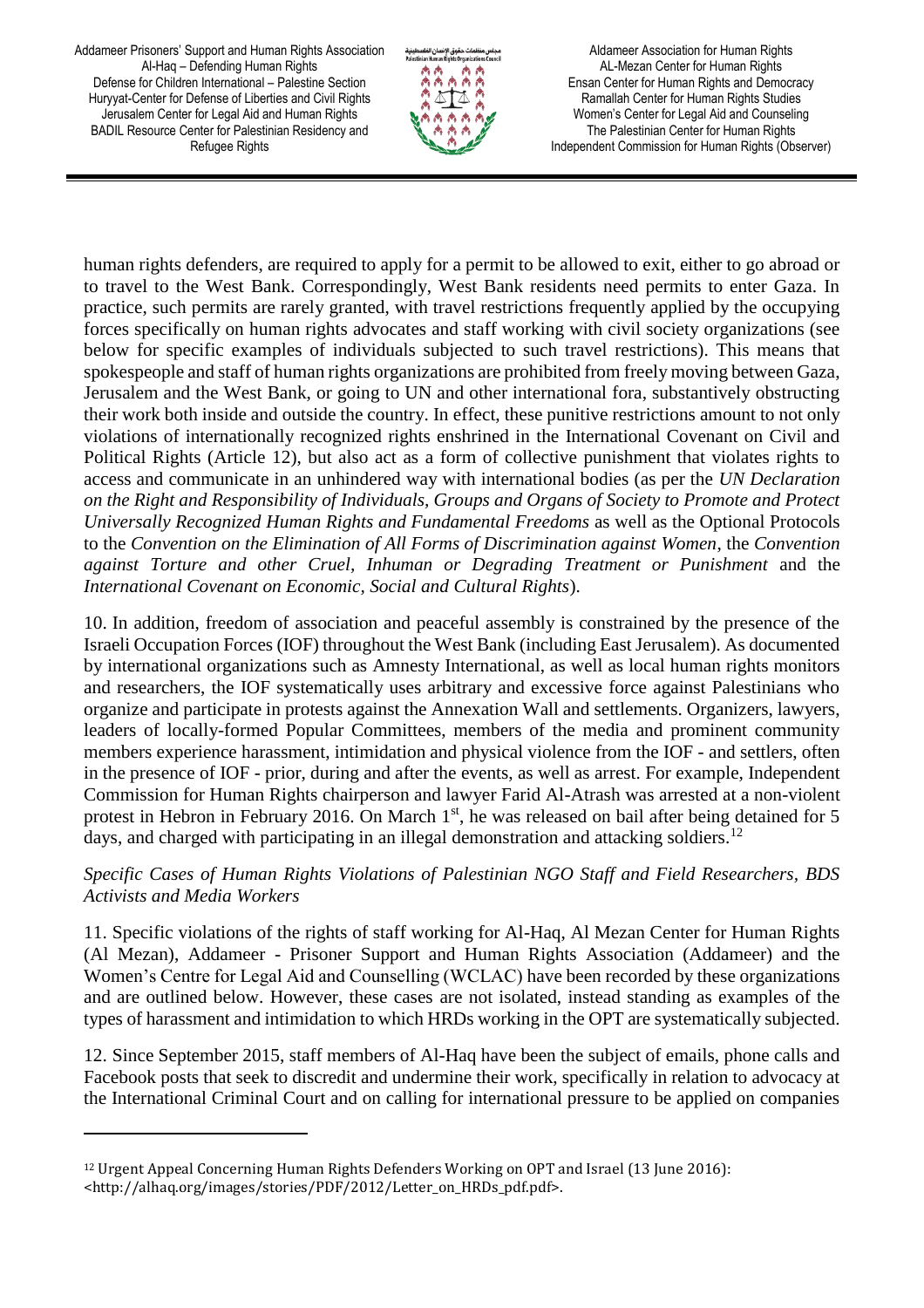

Aldameer Association for Human Rights AL-Mezan Center for Human Rights Ensan Center for Human Rights and Democracy Ramallah Center for Human Rights Studies Women's Center for Legal Aid and Counseling The Palestinian Center for Human Rights Independent Commission for Human Rights (Observer)

complicit in the illegal Israeli occupation. The messages raised questions about the administration of Al-Haq's finances, including accusations of fraudulent activities and lack of transparency. Anonymous emails to donors were followed up by emails to staff that cited non-existent fraud investigations and financial difficulties. Over the course of 2016, death threats were targeted at Al-Haq's international advocacy staff member in the Hague, Nada Kiswanson, and also at the General Director of the organization, Shawan Jabarin. The appropriate authorities in the Netherlands are currently investigating the situation.

13. Staff members of Al Mezan who work on international litigation cases, including reporting to the International Criminal Court, and undertake international advocacy calling for the Israeli military to be held accountable for serious violations of international law, have similarly been subjected to intimidation, harassment, and threats since late 2015. Email messages, Facebook posts, and telephone calls to staff, donors and friends that contain threats and false allegations about the integrity of Al Mezan have also been received by staff. Some of these messages have contained direct death threats. In addition, in August 2016, a senior staff member of Al Mezan received a death threat via email directed against him and his family, appended with recent pictures of his house taken at close range.<sup>13</sup> As a result of these threats issued against both Al Mezan and Al-Haq, international organizations, including Human Rights Watch, issued statements of concern and condemnation.<sup>14</sup>

14. In October 2016, Al-Haq, Al Mezan and Badil received notifications from the UN Department of Economic and Social Affairs (DESA) that all of their organisations' consultative status with ECOSOC could be jeopardised due to the circulation of flyers in "unauthorised" places promoting an officially sanctioned side event during the 33<sup>rd</sup> Session of the UN Human Rights Council. Notably, no individual or representative from Al-Haq was present in Geneva at the time. In addition, there was no clarity on the meaning or circumstances surrounding the claimed 'inappropriate' acts. Given that the side event (and leaflet mentioned) focused on the excessive use of force by the Israeli military in Palestine, the human rights situation in Gaza and the arbitrary detention of Palestinians, and featured Palestinian human rights defenders (spokespeople from Al Mezan, Badil and Al-Quds Human Rights Clinic were present), we remain concerned that this incident may have been the result of actions taken - or accusations made - by individuals or groups with the intent of seeking to undermine the credibility of all of our organizations within international fora, and in particular, our status and advocacy at the UN. Subsequent to receiving the notification, the three organisations communicated with DESA, raising questions and concerns, and requesting an investigation into the incident. Since then, DESA has revoked the claim.

15. On 1st May 2016, Hasan Safadi, a Palestinian journalist and human rights defender working as a media and communications officer at Addameer, and resident of East Jerusalem, was arrested by Israeli occupation forces after returning from an Arab youth conference in Tunisia. Since then, he has been held in administrative detention. At a hearing on  $10<sup>th</sup>$  June at the Jerusalem Magistrates Court, a judge

 $\overline{a}$ 

<sup>13</sup> "Al Mezan Condemns Continued Death Threats to Staff Members and Calls on the International Community to Intervene" (11 August 2016): <http://mezan.org/en/post/21475>.

<sup>14</sup> See for example, "Palestinian Rights Defenders Threatened" (14 August 2016):

<sup>&</sup>lt;https://www.hrw.org/news/2016/08/14/israel/palestine-palestinian-rights-defenders-threatened>.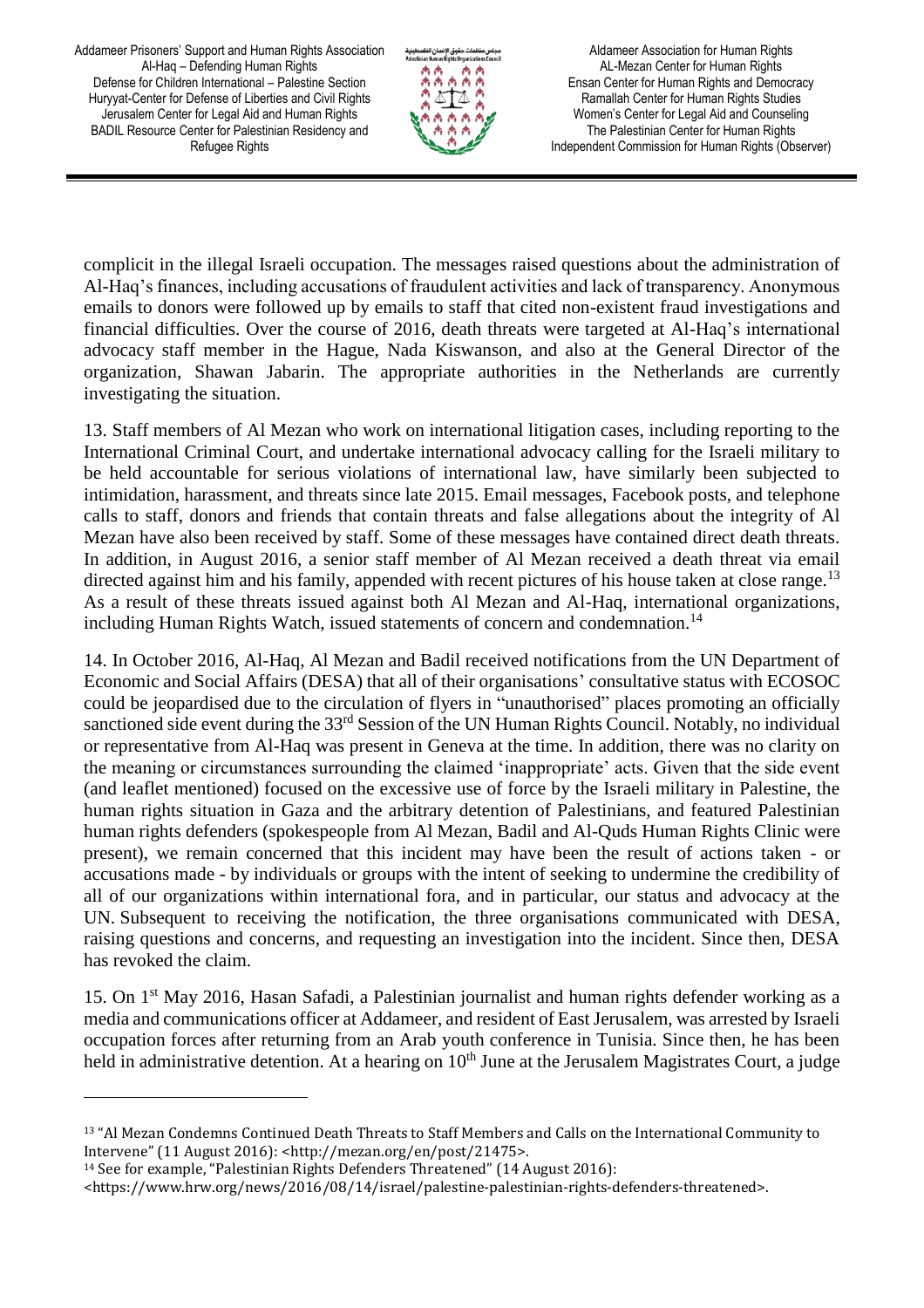

Aldameer Association for Human Rights AL-Mezan Center for Human Rights Ensan Center for Human Rights and Democracy Ramallah Center for Human Rights Studies Women's Center for Legal Aid and Counseling The Palestinian Center for Human Rights Independent Commission for Human Rights (Observer)

ordered the release of Safadi on a bail of NIS 2500 (US \$650). Although his family paid the required bail, Safadi was not released. Instead, he was subjected to another six-months of administrative detention based on an order signed by the Israeli Defence Minister, Avigdor Lieberman, that was subsequently confirmed by the Jerusalem Magistrates Court on 28<sup>th</sup> June. Thereafter, Safadi was transferred to - and is still detained at - Ktziot Prison, in the Naqab, outside of the OPT. On  $27<sup>th</sup>$ October, Safadi was sentenced to three months and one day imprisonment for visiting Lebanon. Although Israeli citizens are prohibited from traveling to Lebanon (labelled as an 'enemy state' by the Israeli government) without first obtaining a permit, Safadi is not an Israeli citizen and other Palestinians have visited the country without facing similar charges. The measures taken to extend his detention at Ktziot therefore remain punitive and have resulted in international organizations issuing an urgent alert and demand for his release.<sup>15</sup> International and Palestinian HRDs remain gravely concerned about his situation given the severe conditions at the Ktziot facility. At the time of writing, his administrative detention is set to end in December 2016.

16. Al-Haq, Al Mezan and Addameer as organizations staffed by HRDs have also been subjected to harassment, ridicule and intimidation from the Israeli Minister of Justice, Israeli newspapers, online media and Israeli organisations. For example, the Jerusalem-based NGO Monitor labels Al-Haq and Al Mezan as leaders in "lawfare" against Israel and claims that the general director of Al-Haq along with several staff and the chairperson of Addameer are linked to acts of terrorism.<sup>16</sup> In October 2016, two women staff members of Al-Haq currently traveling in the USA were also named in a Jewish Zionist blog in which it was claimed they were part of "ganging up" on Israel.<sup>17</sup>

17. Field researchers working for Palestinian civil society groups testify to facing particular challenges in their day-to-day work to document and monitor human rights violations, and accordingly try to keep a 'low-profile'. They cite constraints in their freedom of movement, underlining that their work to conduct field research is similar to that of media correspondents, and that occupation forces consistently impose obstacles, including blocking-off areas, declaring large swaths of land, especially in the Jordan Valley as "closed firing zones", issuing travel bans, and creating a sense of psychological intimidation through heavy military presence. In some areas, where Israeli settler presence is heavy and located within Palestinian urban centres, such as in Hebron, settlers are seen by field researchers to be taking direct action against human rights monitors in the presence of the Israeli military. For example, earlier this year, Wa'il Qut, a lawyer from the Jerusalem Legal Aid and Human Rights Center, who regularly follows up on cases related to demolitions of Palestinian homes and confiscation of Palestinian land by the occupying forces as well as settler violence against Palestinians, had his car torched by settlers from the outpost of Eish Kodish. The incident took place only a few hours after Qut intervened in an attack that a group of settlers were carrying out against the village and the farmers of

<http://www.ngo-monitor.org/ngos/addameer/> and Al Mezan <http://www.ngo-

monitor.org/ngos/al\_mezan\_center\_for\_human\_rights/>.

l

<sup>&</sup>lt;sup>15</sup> Frontline Defenders Profile on Hasan Safadi: <https://www.frontlinedefenders.org/en/profile/hasan-safadi>, <sup>16</sup> See for example, NGO Monitor profiles on Al-Haq <www.ngo-monitor.org/ngos/al\_haq/>, Addameer

<sup>&</sup>lt;sup>17</sup> Elder of Ziyon Blog, "Amnesty, HRW, Al Haq to gang up on Israel next week at UN" (13<sup>th</sup> Oct 2016). Online: http://elderofziyon.blogspot.com/2016/10/amnesty-hrw-al-haq-to-gang-up-on-israel.html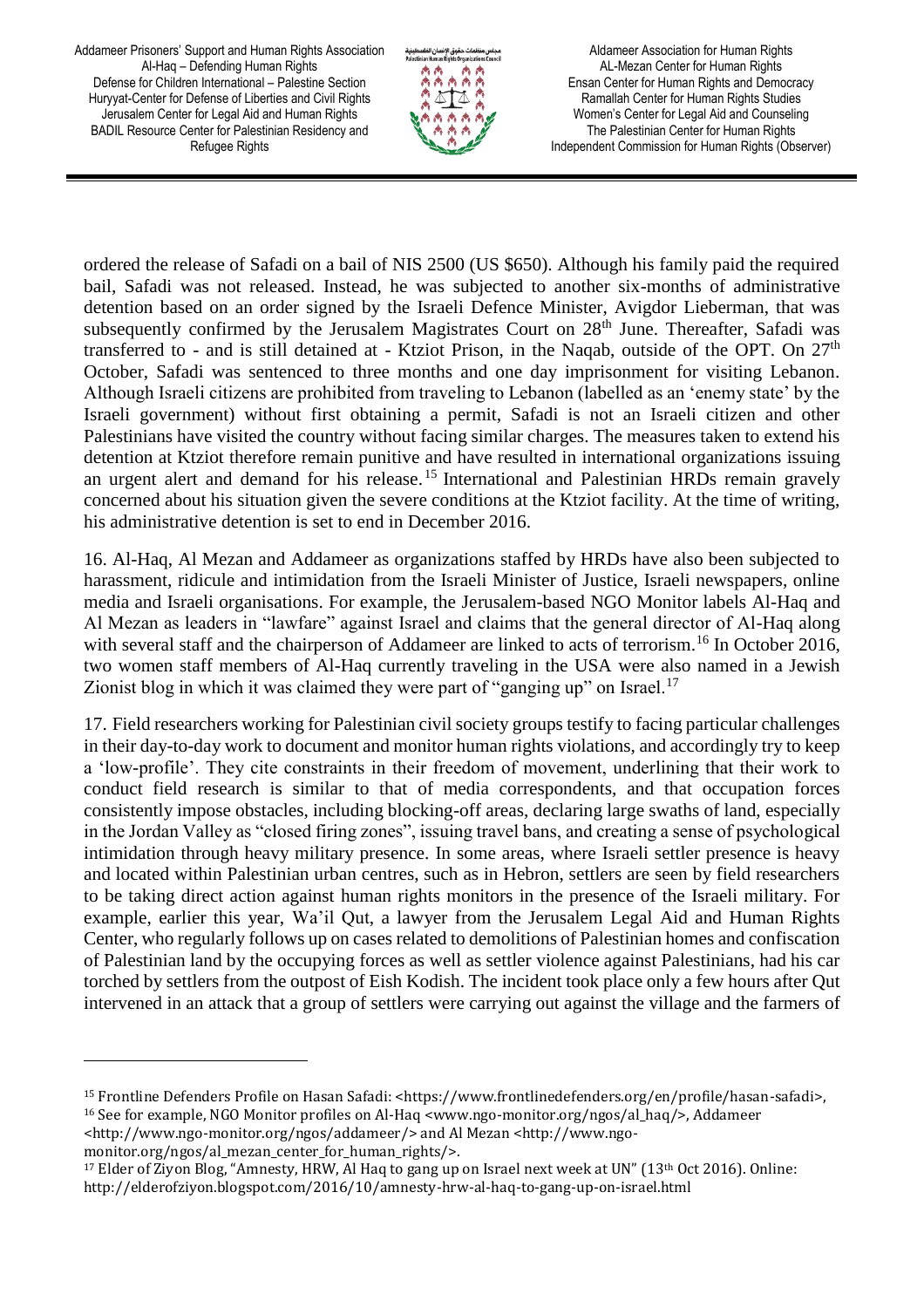$\overline{a}$ 



Aldameer Association for Human Rights AL-Mezan Center for Human Rights Ensan Center for Human Rights and Democracy Ramallah Center for Human Rights Studies Women's Center for Legal Aid and Counseling The Palestinian Center for Human Rights Independent Commission for Human Rights (Observer)

Qusra. Graffiti written on a nearby wall by the settlers confirmed the act was intended as revenge for Qut's actions.

18. Field staff also have their work obstructed by prohibitions imposed on access to West Bank areas located in the vicinity of settlements. As a result, they are restricted in undertaking any form of documentation or monitoring in these areas, including, for example, speaking with Palestinian labourers employed in the settlements, or gathering samples of soil and water in places where waste is dumped from settlements into the surrounding environment. In addition, when documenting testimonies from first-hand witnesses, writing affidavits can become difficult because witnesses themselves fear for their own safety, and remain concerned that by engaging in verifying rights violations to which they are subjected, they will be at elevated risk of retaliation from the IOF or settlers.

19. Women field researchers and staff face particular security and safety concerns when undertaking documentation and monitoring work as well as a more prominent organisational role. For them, the risks of harassment and attacks by the Israeli occupying forces and settlers create greater limitations on their work than those typically faced by male colleagues. For example, on International Women's Day, 8<sup>th</sup> March 2016, at around 1:30am, between 30 and 40 soldiers raided the home of Manal Tamimi, a field researcher with the Women's Centre for Legal Aid and Counselling and a prominent human rights defender from the West Bank village of An Nabi Saleh. Tamimi is actively involved in the Popular Resistance Coordination Committee, organizing weekly protests in the community against the occupation<sup>18</sup> and hosting international delegations of journalists, politicians, religious leaders and activists. During the raid, she was physically assaulted in front of her two children and husband, told she was under arrest, and forced into a military troop carrier. Her wrists and legs were bound tightly, she was blindfolded, and driven to an isolated area. Tamimi underwent lengthy interrogations, humiliating strip searches, and unlawful transportation out of the West Bank to the Hasharon and Ramleh prison facilities, both of which are in Israel (in violation of Article 76, IV Geneva Convention). She was subsequently brought to Israel's Ofer military court inside the West Bank for a hearing, during which the judge was presented with secret evidence (to which neither she nor her legal counsel had access). After being transferred again to Hasharon on the morning of 10<sup>th</sup> March, Tamimi was brought back to the Ofer court and ordered to be released with a payment of a bond of NIS 4000 (US \$1050) (reduced following an objection filed by her legal counsel). This incident is not isolated, but rather one of many times Tamimi and her family have been attacked in a similarly punitive manner since the village weekly protests began in 2009. Earlier in the year, on 15<sup>th</sup> January, following one of the weekly demonstrations organized in An Nabi Saleh, Israeli military entered the village and a troop carrier stopped in front of Tamimi's home. Tear gas canisters were shot in several directions, shattering the

<sup>&</sup>lt;sup>18</sup> The nearby Israeli settlement of HaIlamish, established in 1977, has continuously expanded, encroaching onto village land. In 2009, settlers from Hallamish took control over a natural spring located on the property of one of the villagers of An Nabi Saleh. Prior to that time, the entire community of An Nabi Saleh relied on the spring as an important water source and recreational area. The weekly protests began in December 2009 and are a direct response to the settler expansion. These gatherings are regularly met by deployments of large numbers of Israeli soldiers and border police to the area, who use sound grenades, skunk water, tear gas, rubber bullets and live ammunition in their attempts to disperse villagers.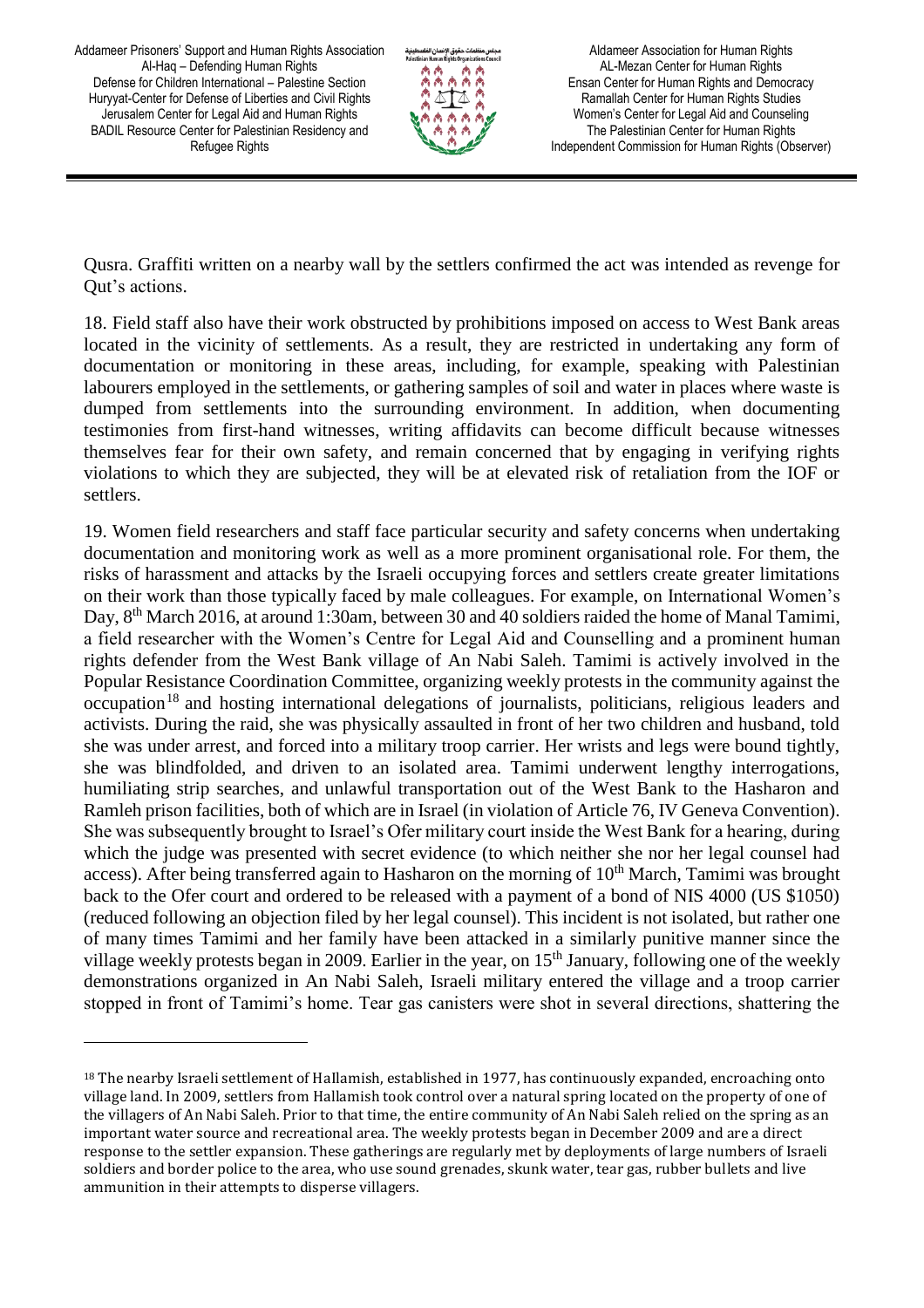

Aldameer Association for Human Rights AL-Mezan Center for Human Rights Ensan Center for Human Rights and Democracy Ramallah Center for Human Rights Studies Women's Center for Legal Aid and Counseling The Palestinian Center for Human Rights Independent Commission for Human Rights (Observer)

windows of her house, while she along with her children and husband were inside. When she tried to exit the house with one of her children, the soldiers again threw tear gas, and though she managed to take refuge at her brothers' home nearby, she collapsed in a semi-conscious state and had to be hospitalized. Additional instances of Tamimi and her family being subjected to raids on her home, assaults and detention by the occupying forces have been recorded by WCLAC, reported in submissions to UN Special Procedures mechanisms on 29 July 2015, 4 February 2016 and 24<sup>th</sup> March, respectively.<sup>19</sup>

20. Women who work as media correspondents also report particular forms of gender-based harassment and intimidation by Israeli forces. For instance, earlier this year, filmmaker Fida' Nasr, age 28, who works with the television station Palestine Today, reported to Al-Haq being obstructed and detained by Israeli forces from entering the Ibrahimi Mosque in Hebron to conduct her work. As recorded by MADA, she has also been subjected to attacks by the Israeli military in the past.<sup>20</sup>

21. In addition, advocates of BDS have been subjected to serious verbal threats alluding to violence and deprivation of basic rights made by Israeli government ministers. For example, Omar Barghouti, a founding member of the BDS movement has been individually targeted by personal threats issued by Israeli authorities. In March 2016, Barghouti, who has had Israeli permanent residency since 1994, was informed by the Israeli Minister of Interior, Arieh Der'i, that his travel permit would not be renewed, and that his permanent residency permit in Israel may be revoked. In September, the Israeli Ministry of Interior held a hearing on Barghouti's status to determine whether his 'center of life is in Israel'. At the time, however, an Israeli court ruled that until the Ministry provides appropriate information on why Barghouti should be banned from travelling, his travel permit should be renewed. The Ministry has yet to provide the courts with such information. As a result, Barghouti's travel document was renewed for a period of 30 days on the  $10^{th}$  of October.<sup>21</sup>

22. In March 2016, an escalation of intimidation against BDS campaigners came from Israel's Minister of Transport, Intelligence and Atomic Energy Yisrael Katz, who called on Israel to engage in "targeted civil eliminations" of BDS leaders with the help of Israeli intelligence, which was understood to allude to "targeted assassinations".<sup>22</sup> More recently, in September, Israeli Justice Minister Ayelet Shaked termed BDS as "the new face of terror", advocating for its elimination.<sup>23</sup>

l

<sup>&</sup>lt;sup>19</sup> Accessible online from the Women's Centre for Legal Aid and Counselling: <www.wclac.org>.

<sup>20</sup> See for example, "MADA: 35 media freedoms violations, including 7 arrests during March". Online: http://www.madacenter.org/pdf.php?id=1547&typee=report&lang=1

<sup>21</sup> BDS National Committee, *Israel's Attacks on the BDS Movement: A Threat to Free Speech and Democracy in the West*, June 2016; Update (Summer – Autumn 2016): *Intimidation and Repression of the Right to Boycott and of Human Rights Defenders Advocating for BDS*, October 2016.

<sup>22</sup> Amnesty International, *Public Statement: "Israeli Government must cease intimidation of human rights defenders, protect them from attacks"*, 12 April 2016.

<sup>&</sup>lt;sup>23</sup> Arutz Sheva, "Justice Minister: BDS movement is a terror organization" (18 Sept 2016). Accessed online: <http://www.israelnationalnews.com/News/News.aspx/217985>.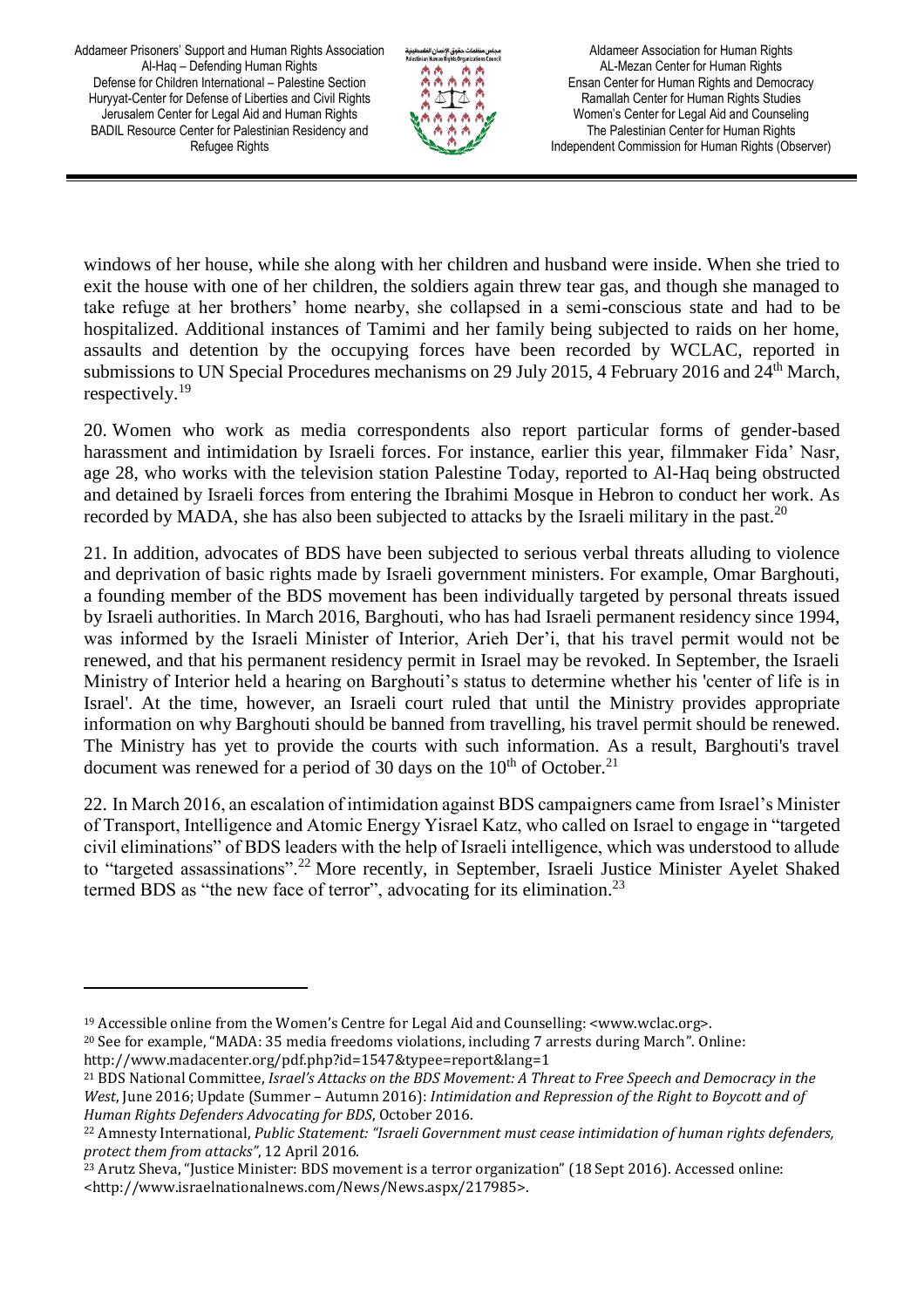$\overline{\phantom{0}}$ 



Aldameer Association for Human Rights AL-Mezan Center for Human Rights Ensan Center for Human Rights and Democracy Ramallah Center for Human Rights Studies Women's Center for Legal Aid and Counseling The Palestinian Center for Human Rights Independent Commission for Human Rights (Observer)

23. As of August 2016, Israeli authorities declared that they were developing a 'taskforce' to identify, deport or deny entry to anyone who supports the call for BDS.<sup>24</sup> It remains to be seen how this will affect volunteers and non-profit staff coming to Palestine from abroad. Although Israeli border officials already regularly deny entry of people suspected to be pro-Palestinian, including foreign volunteers with human rights and protection groups, this is the first explicit policy aimed at limiting the freedom of movement of - and intimidating - human rights defenders from abroad and Palestinian diaspora who support the growing BDS movement.

24. Among the most recent cases of attacks on BDS activists is that of Mr. Salah Khawaja, Secretary of the BDS National Committee, who was arrested on  $26<sup>th</sup>$  October 2016 and is now being held in Israeli custody. Khawaja, age 45, is a founding member of several Palestinian NGOs and civil society networks. He is currently a coordinator of the Popular Campaign Against the Wall and Settlements, one of the leaders of the Palestinian National Initiative (Mubadara), and is completing a masters on non-violent struggle at Beirut University. His home, located in Area A of central Ramallah, was raided at 2:00am, and members of his family as well as neighbouring families were subjected to the spraying of tear gas. His phone and computer, along with the phones of all of his family members were confiscated by the IOF. At the time of writing, Khawaja was being held under interrogation outside of the OPT, at the Petah Tikvah facility with a ban on attorney visits. There is widespread concern that Khawaja is currently being subjected to duress and/or ill-treatment given the regular and systematic use of torture in Israeli detention centres. A court hearing is scheduled for  $9<sup>th</sup>$  of November.

25. Journalists and staff working for media outlets in the OPT report physical attacks, arrests, harassment and confiscation of recording equipment by Israeli authorities while carrying out their work. Given their role in documenting, investigating, publicising and disseminating information about human rights violations, members of the media are directly involved in proactively defending human rights in the OPT.

26. Some of the violent incidents committed against journalists recorded by Al-Haq in October 2015 alone include the following:

- 2<sup>nd</sup> October: A journalist working for several international news agencies, Ahmad Tala'at Hassan, age 22, was covering the weekly peaceful demonstration of Kufr Qaddoum, east of Qalqiliya. Ahmad was carrying his camera, wearing a helmet and a press vest. As Ahmad was documenting the demonstration, standing away from the crowd, he was shot by the IOF with a live bullet.

- 6<sup>th</sup> October: Photojournalist Salah Addin Ibrahim Ziyad, age 33, and his colleague Khaled Al-Faqeeh were reporting on a peaceful demonstration near the Qalandia checkpoint. The IOF started firing tear gas and rubber bullets, and then proceeded to shoot live ammunition. Despite the fact that Salah and several other journalists present were wearing press vests and stood away from the soldiers as well as the gathering, one of soldiers pointed his gun directly at the journalists, and shot Salah in the stomach with a live bullet.

<sup>&</sup>lt;sup>24</sup> See for ex: The UK Guardian Online, "Israel to crack down further on foreign pro-Palestinian activists" (8 Aug. 2016): <www.theguardian.com/world/2016/aug/08/israel-to-crack-down-further-on-foreign-pro-palestinian-activists>.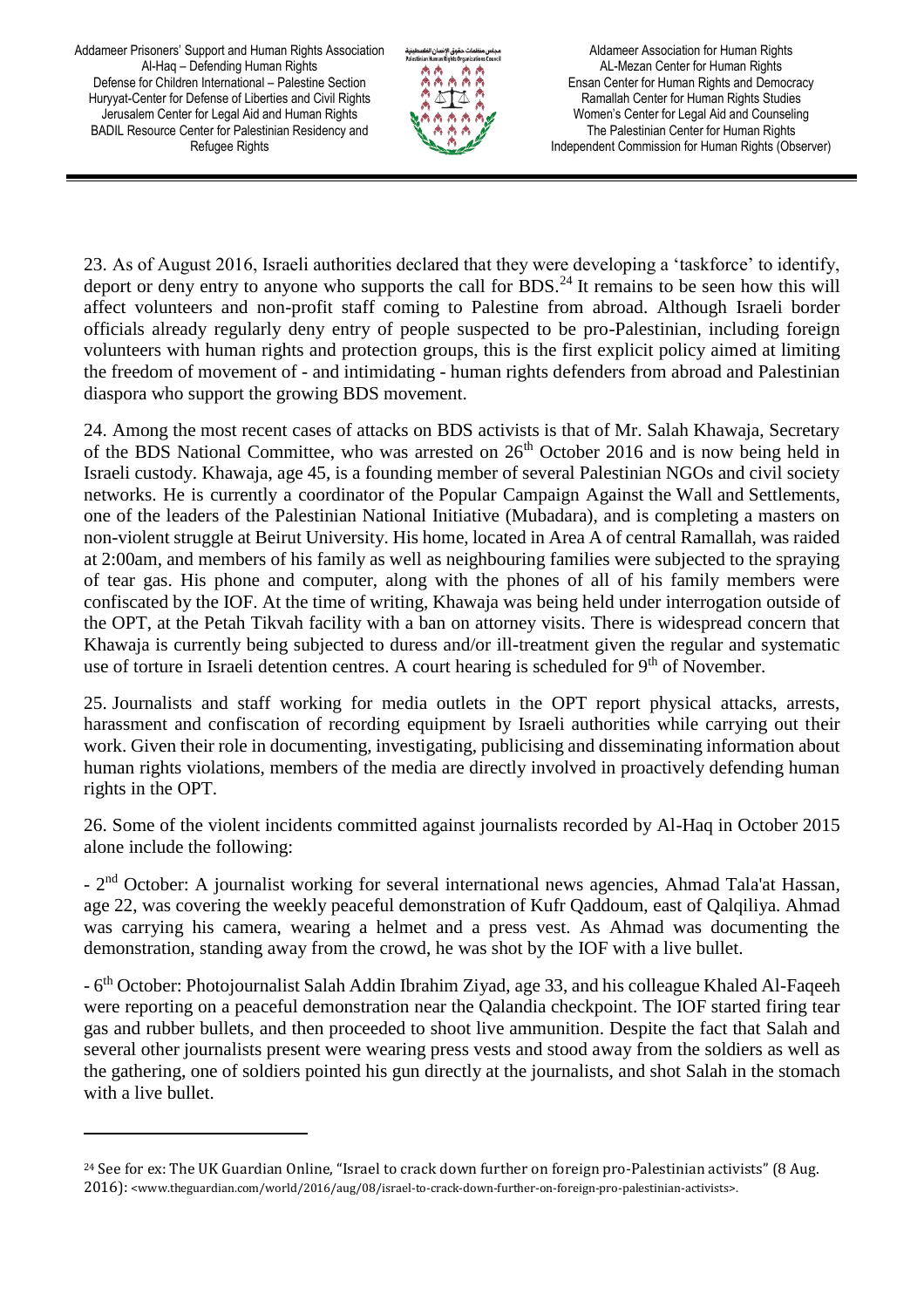

Aldameer Association for Human Rights AL-Mezan Center for Human Rights Ensan Center for Human Rights and Democracy Ramallah Center for Human Rights Studies Women's Center for Legal Aid and Counseling The Palestinian Center for Human Rights Independent Commission for Human Rights (Observer)

- 8<sup>th</sup> October: Ibrahim Mohammad Bidwan, age 42, a correspondent for "Watan T.V." was reporting on a demonstrations near the settlement of Bet Eill (north of Ramallah). Although Ibrahim was wearing a press vest, one of the soldiers shot him from a distance of approximately 30 metres. Ibrahim was grazed by one of the bullets in his head. Subsequently, when a paramedic came to treat Ibrahim, the soldiers again shot at him with rubber coated bullets, this time directly hitting him in the abdomen. He was treated at the Palestine Medical Complex in Ramallah for his injuries.

- 13<sup>th</sup> October: Hussein Abd Al-Jawad Karsou', age 40, along with several journalists and photojournalists were near the Beit Hanoun Crossing covering a demonstration. The journalists wore vests, masks and carried cameras. The IOF fired tear gas canisters at Hussein and another journalist, injuring them in the arm and foot (respectively).

- 23rd October: Photojournalist Daoud Nimer Abu Al-Kas, age 23, was covering a demonstration near the buffer zone in Gaza (at Al-Shujaiyya). Israeli forces responded to the protesters with tear gas and firing live bullets. Daoud (wearing a press vest) was shot in the left thigh with a rubber-coated metal bullet while approaching a young protester who was injured and lying on the ground.

 $-27<sup>th</sup>$  October: Samer Hisham Nazzal, age 29, a journalist with Raya Press was covering a confrontation between the Israeli occupying forces and Palestinian youth near the District Coordination Offices checkpoint near Al-Bireh. At the time, he was wearing a bulletproof press jacket. When the confrontation began to escalate, Samer sought to leave the area, running in the opposite direction. He was shot in the back and left leg by soldiers at a distance of approximately 10-15 metres, and was taken to the hospital by paramedics to be treated for severe bleeding and a shattered leg bone.

-30<sup>th</sup> October: Munther Mohammad Khatib, age 30, a cameraman with Al Ghad Al Arabi, was monitoring a youth protest in Al-Bireh with four other journalists. All were wearing visible press identification and were carrying cameras. Israeli soldiers began shooting at the youth protesters with rubber bullets and live ammunition directly into the gathering as well as canisters of tear gas. Although Munther and the other correspondents were standing away from the protest, the soldiers threw a stun grenade that landed directly beside them. A soldier then approached the group of journalists, pepper spraying them in their faces, verbally harassing and threatening them, and physically assaulting them, including forcibly pulling off Munther's press helmet. The correspondents suffered from severe burns and injuries resulting from the assault.

27. According to data compiled by the Palestinian Centre for Development and Media Freedom (MADA), attacks on citizen journalists and media outlets have escalated over the course of 2016. The documentation of incidents resulting in deaths of media workers in the OPT this year include that of Iyad Omar Sajdieh, who died after being shot in the head while monitoring actions of the IOF in the Qalandia refugee camp in February. No soldier has been held accountable.

28. Increasingly, Palestinian media are being charged with 'inciting terror' (including for online/social media postings) and shut down or subject to equipment confiscation by the occupying forces. For instance, in March 2016, Israeli military detained the office manager, camera personnel and technician of the television station Palestine Today (Falastin al-Yom) in Ramallah, confiscated their equipment, and ordered the shuttering of their office. Similarly, workers at another media outlet in Ramallah,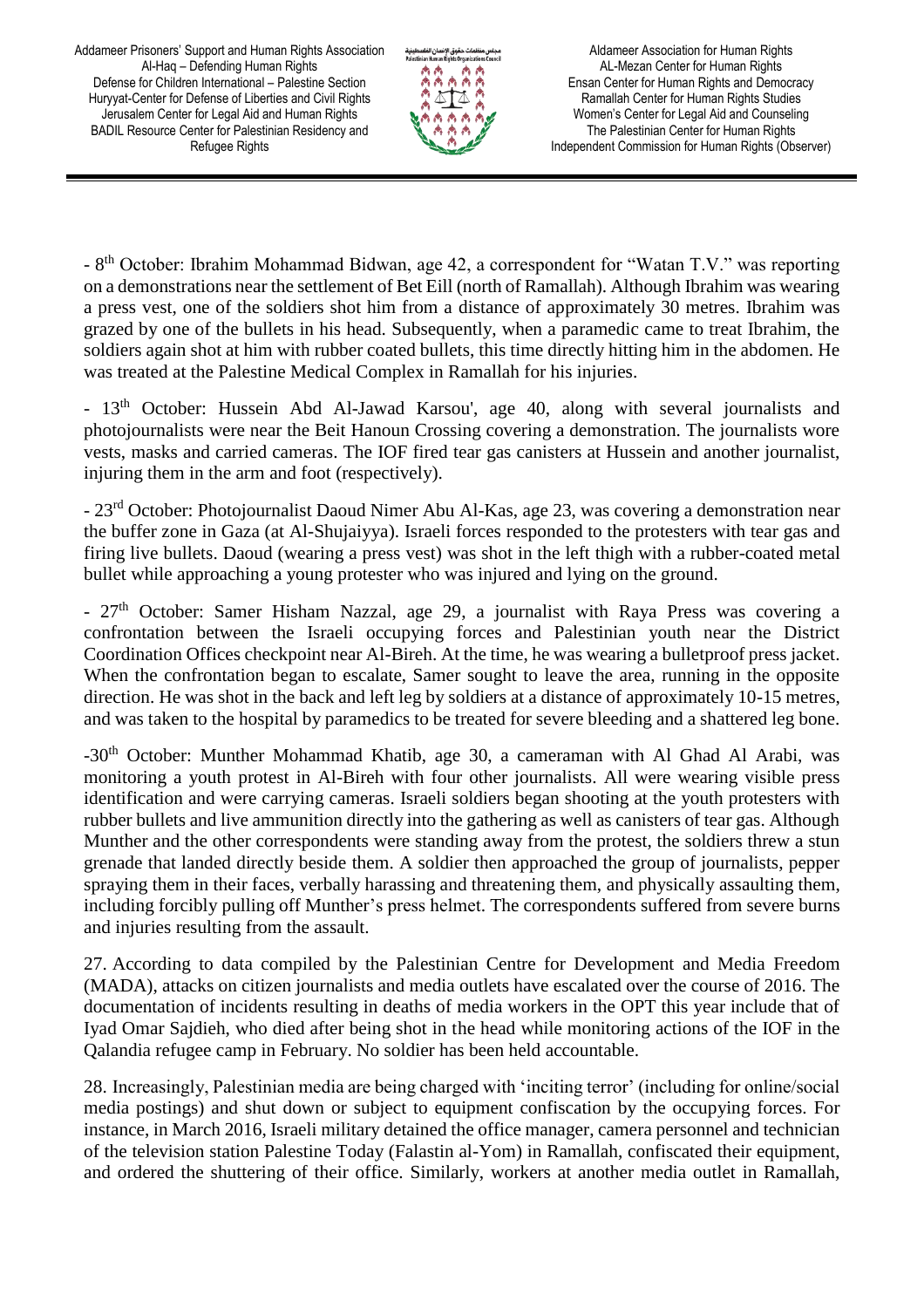l



Aldameer Association for Human Rights AL-Mezan Center for Human Rights Ensan Center for Human Rights and Democracy Ramallah Center for Human Rights Studies Women's Center for Legal Aid and Counseling The Palestinian Center for Human Rights Independent Commission for Human Rights (Observer)

TransMedia Production Company, faced the confiscation of their equipment and raid on their office, after the Israeli Civil Administration ordered its shut-down in March  $2016<sup>25</sup>$  More recently, in late August, the IOF and Civil Administration charged reporters working for Al-Sanabel radio station with incitement, arresting five staff and confiscating technical equipment and transmitters. Other media outlets shut by the IOF over the course of this year include Manbar Al-Hurria, Al-Khalil, Dream and Nas Radio Station. Some journalists also face individual travel bans imposed by the Civil Administration and are subject to arrest if they try to leave to attend conferences abroad.<sup>26</sup> As of September 2016, the Palestinian prisoner rights' organization Addameer had recorded that 27 Palestinian journalists, all of whom can be considered HRDs as per the *UN Declaration on the Right and Responsibility of Individuals, Groups and Organs of Society to Promote and Protect Universally Recognized Human Rights and Fundamental Freedoms*, were being held in detention by Israel.<sup>27</sup>

## *Specific Cases of Rights Violations Against International Aid Workers, Staff and Foreign Volunteers*

29. In recent months, Israeli authorities have evidently sought to discredit the Palestinian manager of World Vision in Gaza and an engineer connected with a rubble-removal project of the United Nations Development Programme (UNDP), claiming that they have, in their respective positions, diverted funds and resources to support Hamas, and have accordingly made confessions. Such accusations from the occupying forces against Palestinians working in aid agencies have the effect of not only harassing and intimidating the targeted individuals (who are subject to lengthy interrogations and pressured under duress to give confessions), but also to a withdrawal of international community support for Gaza-in these cases, specifically leading to the closure of World Vision's office and divestment by official aid agencies from Gaza-related relief efforts.<sup>28</sup>

30. As a direct consequence of the crippling blockade/closure on Gaza imposed by Israel over the past ten years, international humanitarian aid workers and international aid money are relied upon by twothirds of the population in Gaza for basic services and supplies. The claims of 'terrorism' levelled by Israel against international aid agencies and human rights defenders therefore have severe repercussions on the livelihoods of the Palestinian population in Gaza. In addition, there are repercussions on the work of other Palestinian HRDs in Gaza, as they could be subjected to similar forms of harassment when seeking support/solidarity from international allies.

In light of this situation, PHROC urges the Special Rapporteur on the Human Rights Situation in the OPT to:

<sup>25</sup> Middle East Eye, " Israeli forces raid Palestinian TV Station in Ramallah," 11 March 2016. Accessed online: <http://www.middleeasteye.net/news/israeli-forces-raid-palestinian-television-station-west-bank-742783772>

<sup>26</sup> Hattar, M., "Israel arrests Palestinian journalist en route to int'l conference," *+972 Magazine*, 25 April 2016. Accessed online: <http://972mag.com/israel-arrests-palestinian-journalist-en-route-to-international-conference/118842>

<sup>27</sup> Addameer, "War On Words: Targeting of Palestinian Press by Israeli Forces". Accessed online:

<sup>&</sup>lt;http://www.addameer.org/news/war-words-targeting-palestinian-press-israeli-forces>.

<sup>28</sup> The Guardian (UK), "Second Palestinian aid official in Gaza charged with assisting Hamas" (9 August 2016) Accessed online: <www.theguardian.com/world/2016/aug/09/israel-second-palestinian-undp-aid-official-gaza-charged-assistinghamas>.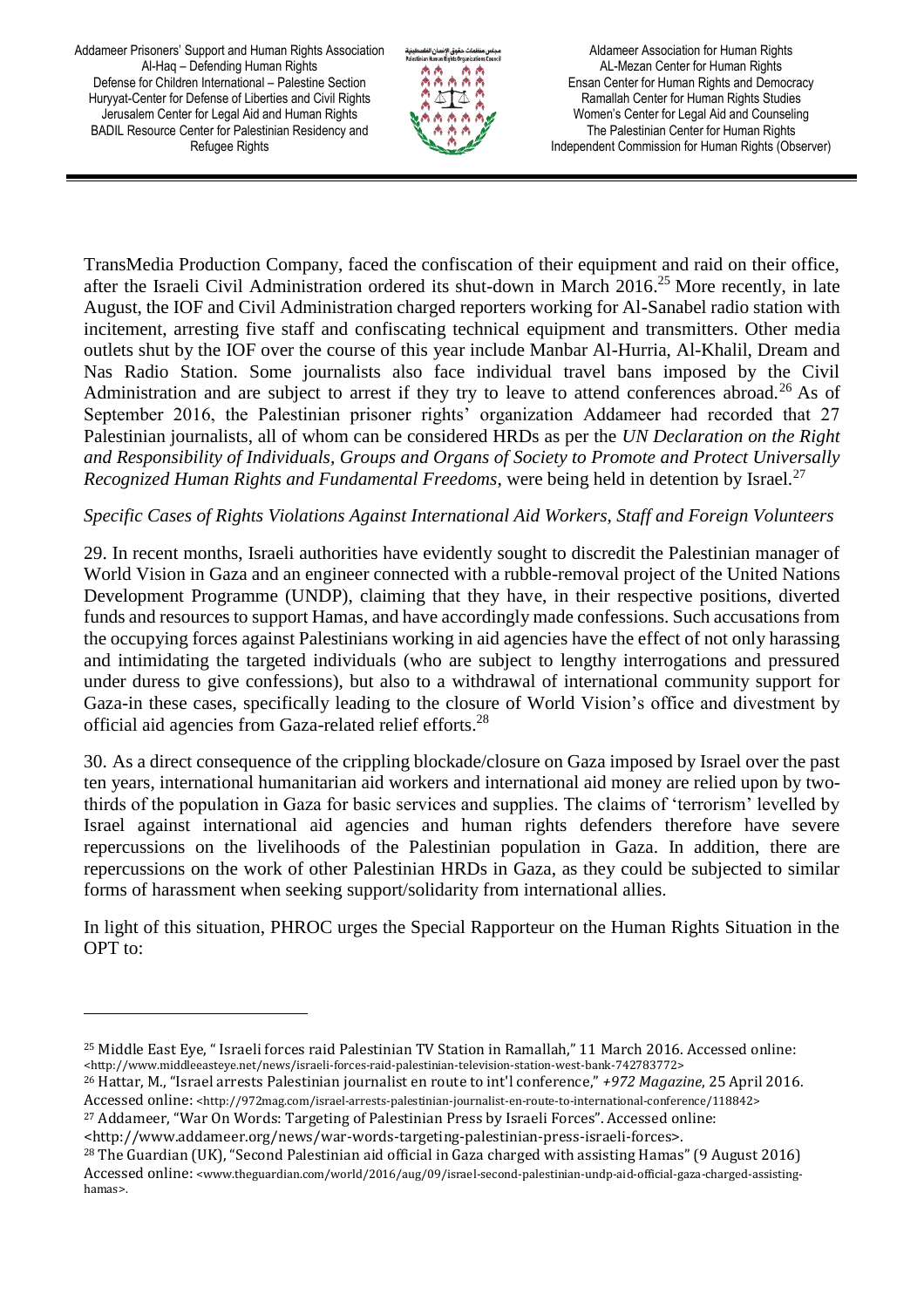

Aldameer Association for Human Rights AL-Mezan Center for Human Rights Ensan Center for Human Rights and Democracy Ramallah Center for Human Rights Studies Women's Center for Legal Aid and Counseling The Palestinian Center for Human Rights Independent Commission for Human Rights (Observer)

- a) Call on Israeli authorities to respect the rights of human rights defenders carrying out their work - in both Gaza and the West Bank (including East Jerusalem), free of intimidation, violence and harassment whether inside the OPT or abroad, and stop placing restrictions on their freedom of movement - including but not limited to traveling freely within the OPT and to fora abroad - and respect the rights of those individuals to freely conduct their work; stop applying the jurisdiction of the military courts in the OPT to civilians as per the provisions of international law; allow Palestinian media outlets shut down under Israeli military orders to be re-opened, recognizing the important role the media plays in promoting, monitoring, defending and disseminating information about human rights, and release all Palestinian detainees being held on account of their political views or activities;
- b) Call on all states to ensure that threats and attacks against Palestinian human rights defenders working in the OPT (including in East Jerusalem), Israel and abroad are investigated, and that responsible parties are held accountable;
- c) Call on diplomatic representatives of states, the EU and the office of the OHCHR in the OPT to extend effective protection to all HRDs, including those active in the BDS movement.
- d) Call on all state parties to respect and protect the right of their citizens and civil society groups to freely advocate for an end of the Israel's illegal occupation and respect of the human rights of the Palestinian people, including through advocacy for BDS.
- e) Affirm the obligation of companies, particularly those with headquarters or parent companies outside of Israel, to refrain from providing equipment that could be used to intercept or harm the work of Palestinian human rights defenders, and for social media providers to refrain from censoring individuals and organizations that defend the rights of Palestinian people; and
- f) Arrange a visit to the OPT to speak directly with HRDs at the earliest date possible.